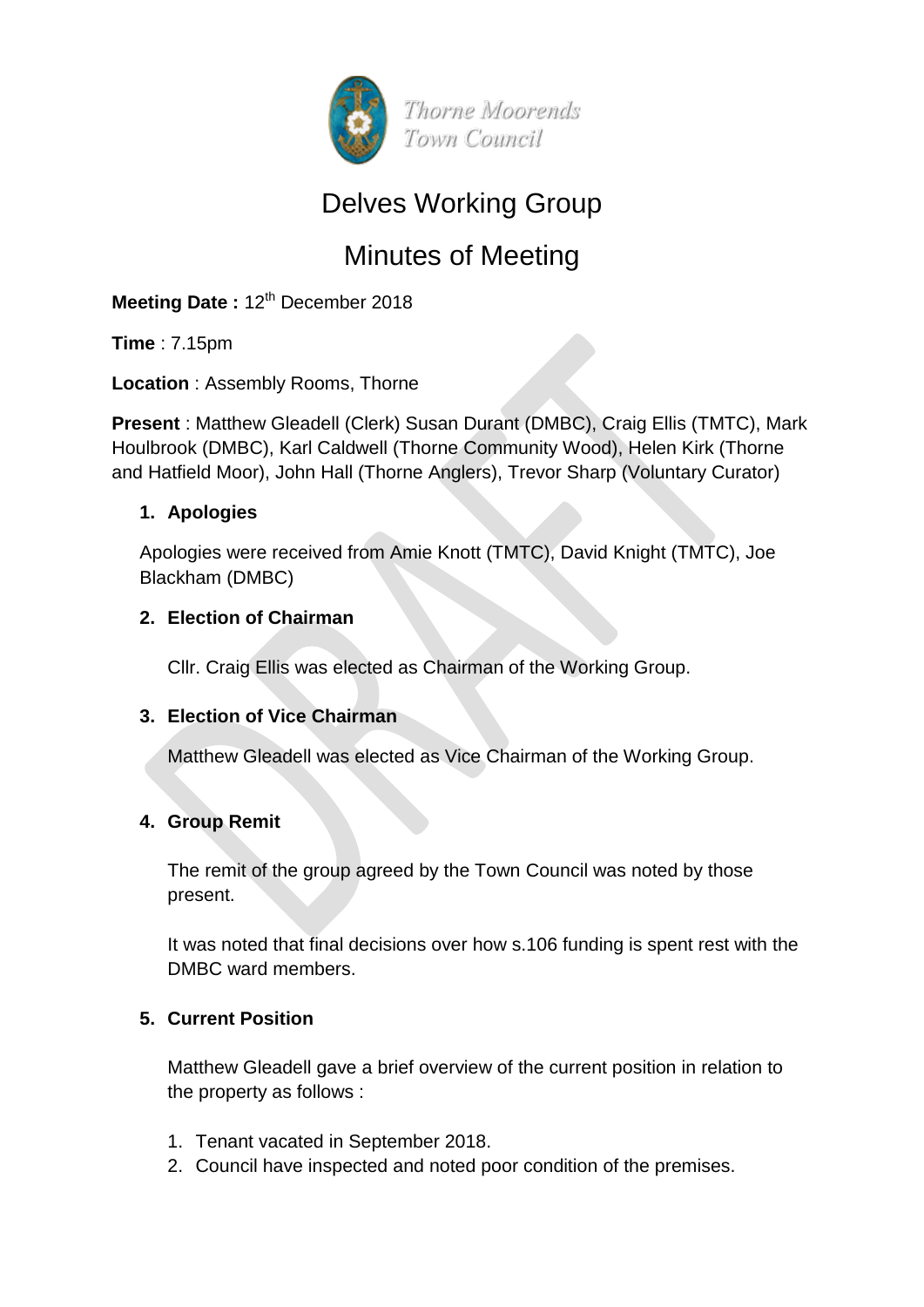- 3. Council have created a Working Group involving relevant stakeholders to help plan for the future of the property.
- 4. S.106 funding may be available to help with improvements on the site however a community benefit element will need to be demonstrated.
- 5. Toilets are a priority due to complaints from nearby residents concerns at people relieving themselves in full view around the site.
- 6. Ideas have been mooted around creating a community space in the building with an emphasis on natural assets in Thorne such as Buntings Wood,Thorne and Hatfield Moor and the Delves itself. Potential for provision for educational uses in the building also being mooted.

#### **6. The Future**

The significance and importance of the site to Thorne and surrounding areas was agreed and undisputed and as such any project delivered must be of quality and appropriate to the location.

The idea of the café being operated by voluntary community groups working together in an effort to raise funds for community benefit was mooted. It was however recognised that volunteers are hard to come by and such volunteers as existing groups have are already heavily engaged in working on their primary purpose such as angling or woodland preservation and as such taking on additional responsibility would be challenging.

Options around commercial letting were considered but with provisos around the building being made available for community use at certain times was discussed.

Noted that the extent of any refurbishment carried out would impact on the amount of rent that could be charged. A tenant providing their own fixtures for example would pay less rent than one taking a building that has been fitted out for catering prior to rent.

Agreed that a catering / refreshment provision of some form is essential to generating an income for the long term maintenance and sustainability of the building.

Noted that there had been many expressions of interest in taking on the building submitted already.

Recognised that the building is largely a blank canvas the group should be open to the need for internal layout changes if necessary to achieve the best possible outcome for the future of the building.

Security problems with the site were reported and noted.